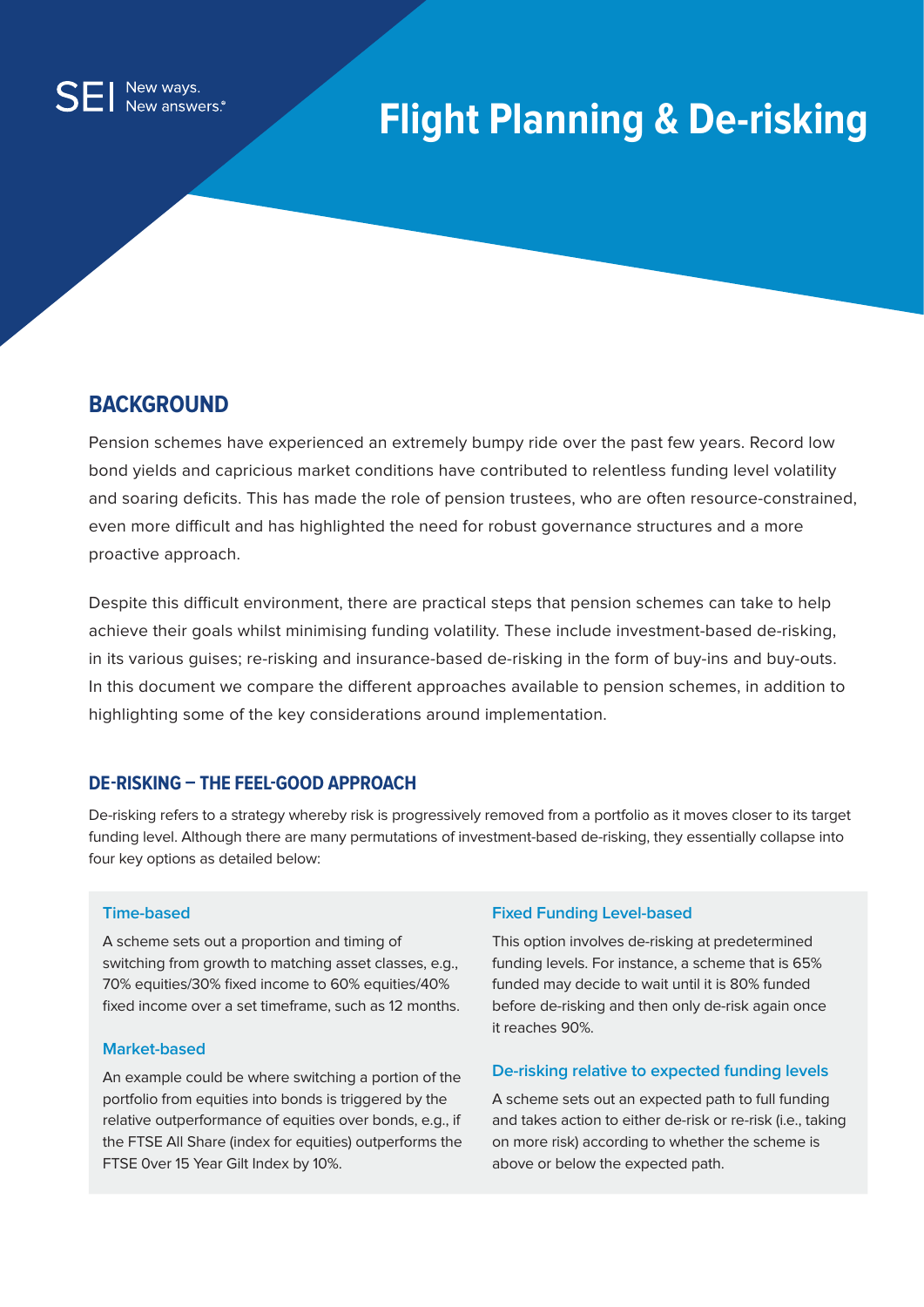## **FLIGHT PLANNING―AN ILLUSTRATION**



For illustrative purposes only. Portfolios used do not represent any actual Investments and are for Illustrative purposes only.

If employed in silo, the first three options offer limited value. A time-based approach, agnostic of market conditions, risks rebalancing the portfolio at the wrong time. Market-based approaches may misjudge the funding level impact of a relative outperformance of equities over bonds. Using a fixed funding levelbased approach largely relies on market conditions improving. So perhaps the most effective method is the last one, **de-risking relative to expected funding levels** (illustrated in the diagram above), as it incorporates the key elements of time, market conditions and funding level to produce a flight plan bespoke to the unique requirements of the scheme.

In the example above, the expected flight path (portfolio 1) to full funding on a technical provisions basis is indicated by the dark blue line. This is based on a starting point of 65% funded in 2013 with annual deficit repair contributions of £250,000 per annum and expected return consistent with achieving full funding by 2023.

In practice we would not expect the evolution of the funding level to be smooth along the blue line. The purple zig-zag line shows a possible path for the funding level into higher levels that trigger de-risking into lower expected risk portfolios (portfolios 2 and 3).

**De-risking has a feel-good factor to it:** As the funding level is improving, expected risk is reduced in the scheme by reallocating from growth to matching assets. Furthermore, with a higher funding level and consequently lower deficit, the sponsor anticipates lower or no future repair contributions.

#### **Key points**

- › Regular monitoring of the funding level is important for effective de-risking
- › Funding targets should be specific to each scheme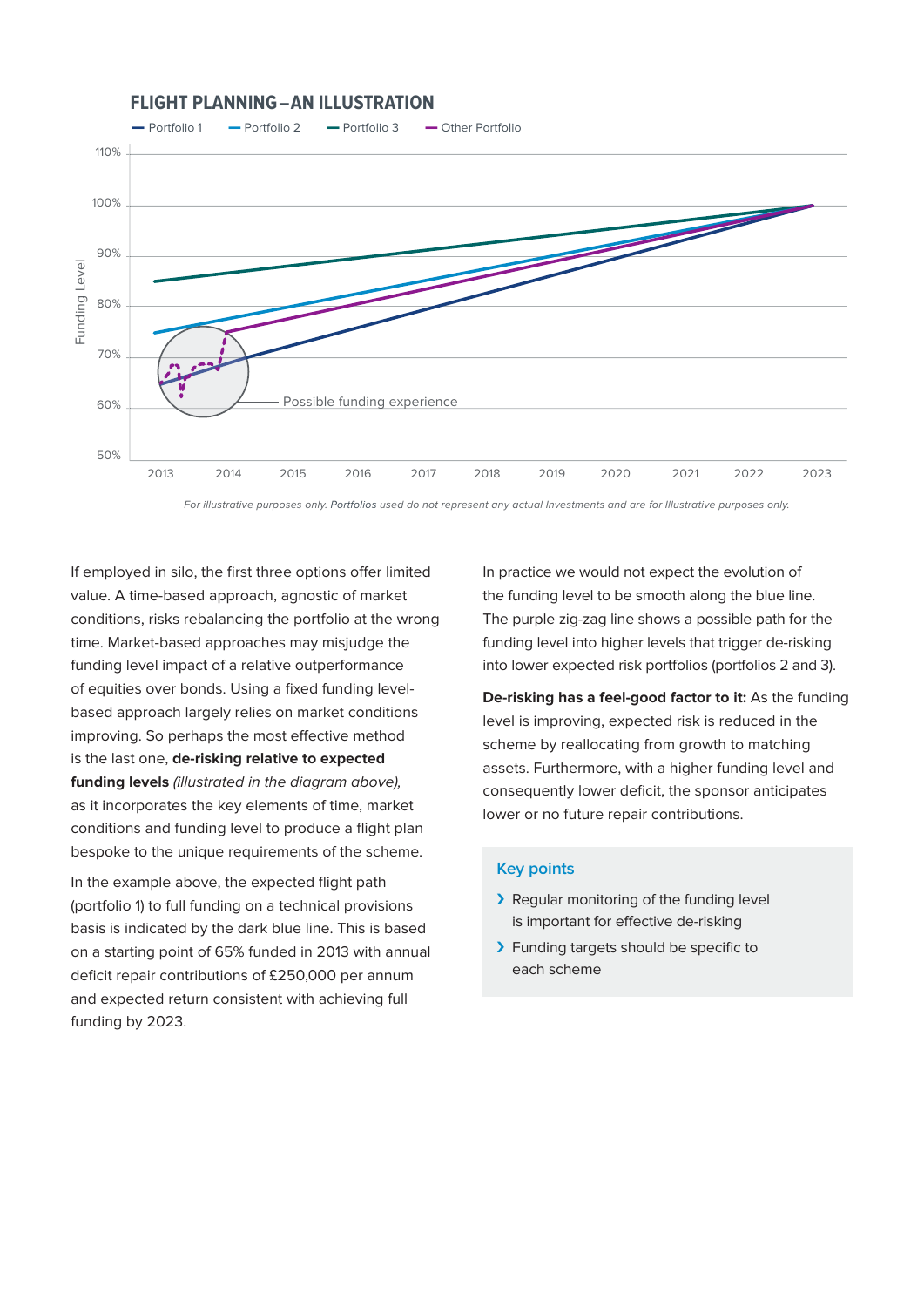## **RE-RISKING – SOMETIMES A NECESSARY EVIL?**

In contrast to de-risking, re-risking has anything but a feel-good factor to it, and yet there are market factors that have the potential to trigger a possible re-risking scenario. These include falling equity markets, downward pressure on long-term interest rates and rising long-term inflation.

Re-risking can be a difficult decision to arrive at and one that can be further complicated by a plethora of possible associated dilemmas.

#### **Examples**

- > The trustee board may not feel comfortable about buying into a falling market
- > The negative market conditions that triggered re-risking may be impacting the sponsor. Can the trustees afford to take on more risk when the sponsor is in such a bad financial position?

## **CONSIDERATIONS OF RE-RISKING**

Once a decision to re-risk has been made, trustees need to carefully consider the practicalities of implementation. These include determining an appropriate level to which the scheme should be re-risked. For example, should the scheme be re-risked back to the allocation at the start of the flight plan, beyond this level or just back to the previous point of de-risking?

Trustees also need to consider whether re-risking should be an automatic process delegated to their chosen advisor or if they would prefer that the Trustee, company representatives and advisors come together to review the position when a re-risking trigger is breached?

Different schemes may require different approaches to re-risking. Is the adviser capable of implementing what has been prescribed as appropriate for the scheme?

#### **Key points**

- › Circumstances may arise that necessitate re-risking
- > Dilemmas and practicalities surrounding re-risking will need to be addressed
- > The approach to de-risking is different to re-risking
- › Regardless of the complexities of the process, it is important to incorporate re-risking into the flight planning process

#### **BUY-OUT/BUY-IN**

Buy-out is commonly regarded as the ultimate de-risking exercise as it involves transferring the obligation and responsibility for meeting scheme liabilities to an insurance company, thus removing all of the risk. However, soaring deficits caused by the financial crisis and the "new normal" of low interest rates and volatility have made buy-outs prohibitively expensive for many schemes. This should not, however, deter them from factoring buy-outs intothe flight planning process.

Likewise, buy-in constitutes a positive step in terms of risk reduction for a scheme. Buy-in is an investment decision and involves purchasing an insurance contract that matches the benefit contributions which the scheme pays out to members. This can reduce investment risk, longevity risk, interest rate risk and inflation risk. For these reasons it fits naturally with the concept of de-risking.

## **IT'S ALL ABOUT EXECUTION**

As we have shown, there are practical steps that trustees can take to help reduce funding volatility and achieve their long-term funding objectives. SEI recommends an integrated approach in which the full range of de-risking, re-risking and insurance options are incorporated into a fully bespoke flight plan. However, the effective execution of any such plan can be problematic for many trustees who are constrained by a lack of resources, be that of their own time or expertise.

## **HELP IS AVAILABLE**

These commonplace issues are driving an increasing number of pension schemes to look to delegated approaches, such as Fiduciary Management, otherwise known as Delegated or Implemented Consulting. A fiduciary manager can assist trustees by providing investment advice and implementation that links both assets and liabilities. This includes taking responsibility for continuously monitoring the funding level and derisking or re-risking along the flight path as opportunities arise. The beauty of this arrangement is that trustees retain strategic control of the scheme but have the comfort that day-to-day investment responsibilities are being undertaken on their behalf within clearly defined parameters.